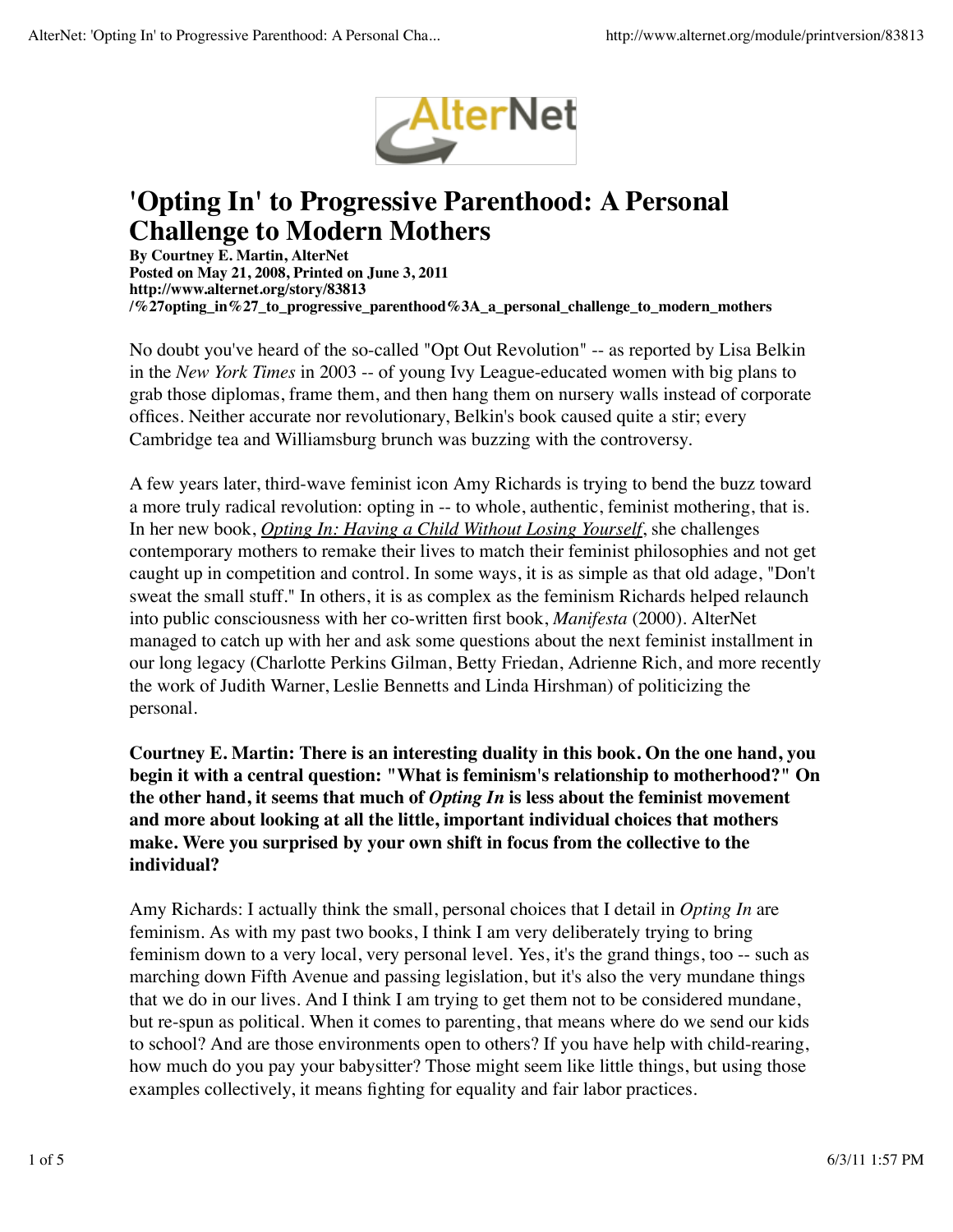That said, I did think I was going to write a much more conventionally political book - helping moms figure out how to run for office or organize for paid maternity leave. And while I still think both of those things are important, I realize that it's better to build toward those things. I've also learned that sometimes women can be more effective not being a part of the system, and likewise, that sometimes the problem isn't the availability of paid maternity leave, but a problem of diminished confidence that makes them not take advantage of what is already there.

**That makes a lot of sense. I was thinking of movement as opposed to individual, and you disrupt that dichotomy. You also constantly drive home the point that being self-aware and making educated, authentic choices is the key to feminist mothering - whether about what kind of birth you want or whether you allow Barbie in the house, etc. You're obviously anti-litmus test here, but isn't it a bit too inclusive? In reality, aren't there more and less feminist choices sometimes?**

Absolutely, there is a feminist litmus test. For me, the best way to explain it is that it has to be about more than you. It's great if you want to have and can have a home birth, but can others? It's great that you and your partner can start a chore wheel to have a more equitable household -- but what if you don't even have time to start a chore wheel? Feminism isn't about securing rights just for yourself as a mother, it's about ensuring that others can have that confidence and freedom, too.

**Yet it seems so hard for us to really close the gap between our ideology and our day-to-day lives. On Page 9 you write, really beautifully, I might add, "Feminism's crusade remains unfinished because examining the 'personal' is far more threatening than condemning the political." Can you talk more about that? Why is the personal so threatening?**

I think it's really hard for us to bring things down to a personal level -- one, because we don't want to be perceived as judging others, and two, we don't want to be vulnerable or exposed. Also, lobbying for legislation simply requires us to say, "Yes, parenting is hard work and it should be remunerated," or to show up at a meeting and testify that early childhood education is an under-addressed problem. But more personal transformation actually requires us to re-examine our lives. For instance, if we really want to be "green," why are we buying that new sweater? If we really want to be a progressive parent, why are we frustrated that we have to pay our babysitter \$18 an hour, which is a living wage, rather than \$12? Personal activism requires so much more from us.

**Shifting gears a bit here -- I think some readers will be surprised to see you use the word "femininity" throughout the book, for example on Page 150 when you write, "Reclaiming 'femininity' comes with a radical proposal: making these attributes and choices valuable in their own right for men as well as women." Can you explain what you mean by "femininity" here and throughout the book?**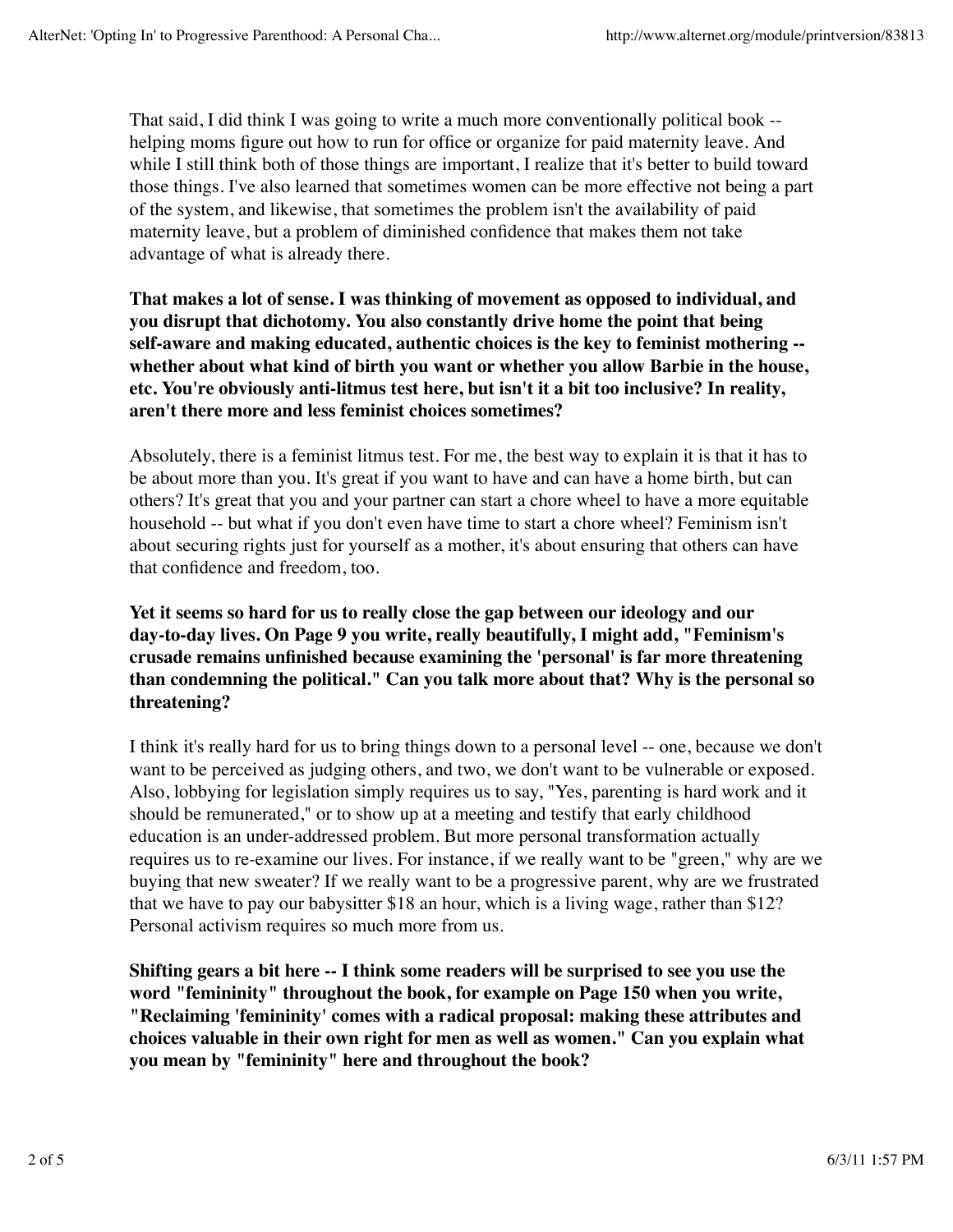Motherhood is the supreme expression of femininity -- proof that each of us is a woman, at least a woman born woman. And I think that society has tried to use femininity against women, a sign that we are different and really that we are less than. I think the traditional feminist approach to challenging this was to simply make women more masculine, a la Hillary Clinton, but that didn't do much to change the general status of women and thus we had to look at how to make the feminine, in itself, valuable. I'm also challenging how feminists historically treated femininity. For feminists of other generations, femininity, as expressed primarily by motherhood, was something that was required of women, and they naturally rebelled against that -- against the mandate more than the thing itself. This generation is freer to choose to what extent they can/want to embrace femininity.

## **One of the very "this generation" trends is "mommy blogging," something you rarely mention in** *Opting In***. Do you believe it is "parental self-absorption," as you quote David Hochman as saying on Page 212?**

Having one opinion on blogging is like having one opinion on the media: It's so varied it's hard to really quantify. And I do give indirect props to blogging for being a virtual CR (consciousness-raising) group. Women no longer gather around kitchen tables detailing their frustrations; blogs are a more public version of this, which is very feminist. I think I was hesitant to write too specifically about them, mostly because I was scared it would come back to bite me. And truth be told ... I don't really read that many blogs, and while I did indulge for "research," those communities came less naturally to me than in-person meetings and more individual emails.

### **Fair enough. I noticed a pattern with quite a few of the themes that you treated: Women found work/life balance, getting pregnant and shared parenting all most difficult when they had their expectations, in your opinion, raised too high. How much of our feminist failings are due to outlandish expectations? What is the balance between idealism and realism when it comes to feminist mothering?**

As much as we want to blame society, the media, patriarchy for creating the "myth of the Superwoman," I think that feminism has done a similar disservice to mothers. Feminism indirectly sends a message that certain choices (working, having kids later, not employing women of color to take care of white babies, not being a soccer mom) are more feminist than other choices and thus the woman who doesn't/does make these choices have failed in feminism's eyes. Thus, this generation is fighting two unrealistic standards: one, society's, and two, feminism -- which leaves women feeling like they can't win. That's precisely why I try to bring feminism back to a personal level, because I can't get every woman to make the same choices -- that's unrealistic -- but hopefully I can get more women to trust their own choices.

**It's all so hard, isn't it? You write, "Despite everything feminism has achieved, we often depend upon pregnancy â€¦ to demand attention and respect -- becoming 'mothers' is easier than defining who we are as individual women." (p. 107) A fascinating point, and it had me wondering: Is part of the work of feminism avoiding**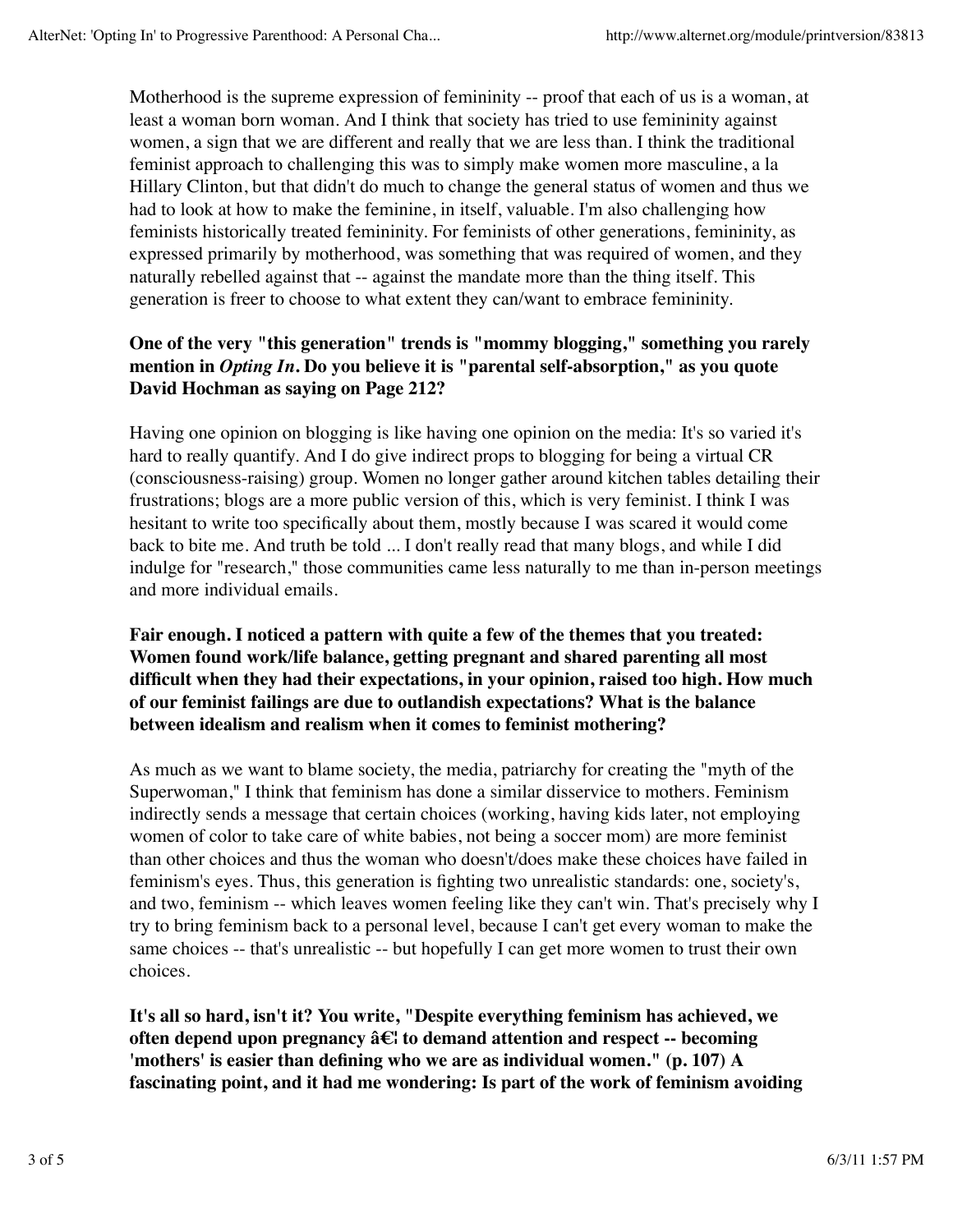### **the easy way out with regard to identity -- getting married during a quarter-life crisis, getting pregnant when work is unfulfilling and you need something else, etc.?**

Ha! That's funny in part because I do think the mere fact that I gave birth "out of wedlock" gives me certain feminist credibility, though there are lots of feminists out there still asking me when I'm going to get married. And yet it wasn't so much a well-thought-out choice - more circumstantial than premeditated. But yes, I think feminism's job, and this goes beyond parenting issues, is to keep us from being lazy. And yet, feminism requires so much from us that sometimes I often want to just retreat into convention.

One argument I make in *Opting In* is that I'm sympathetic to women who want to "just stay home." It's the societally accepted choice, and it makes sense that people would be seduced by it. I don't think this makes your life easier, but I think you have to explain yourself less. And yet, feminism's job is to get us to not just accept our roles, but legitimately choose them.

**You seem generally very inclusive and optimistic, but also consistently skeptical of the potential of a mother's movement. Then you list a bunch of organizations in the back that are part of a contemporary effort to organize around mothering issues: child care, paid sick leave, vacation time, etc. Can you explain? Is it just that you are wary of women becoming too identified with themselves as mothers and losing their other dimensions?**

Movements emerge because things fall into place, not because someone called a meeting about creating a movement. I think a movement might happen, but we need to put the steps into place first. And while I am skeptical about "creating" a movement, I wholeheartedly think that people want more community, more connection, and that's part of how we begin to build a movement. The resources are a response to people's desire for community.

**So you're arguing for a more organic kind of movement. That makes sense. OK, now we have to get to sex. You wonder "whether more responsibility-balanced couples are rewarded with more fulfilling sexual lives," and then like magic, a new study comes out proving just that. I was wondering, though: How does this square up with the work of sexologist Esther Perel (***Mating in Captivity***), which argues that equal marriages make for boring sex?**

I knew the proof had to be out there beyond the anecdotal evidence! And I think that there is a big difference between equal marriages as in 50/50 and respectful, "we're both doing what we can" marriages. If the relationship is all scripted and methodical, tit for tat, then your sex life will be, too -- and that goes for the equal marriages as well as the unequal ones. I think the trick is to make it work in a way where both partners think they have a say over the decisions in the house, and that it's not role-playing; otherwise that's likely what you get with sex, too.

**Fascinating. Now for the practical: What are three things that you think every mother**